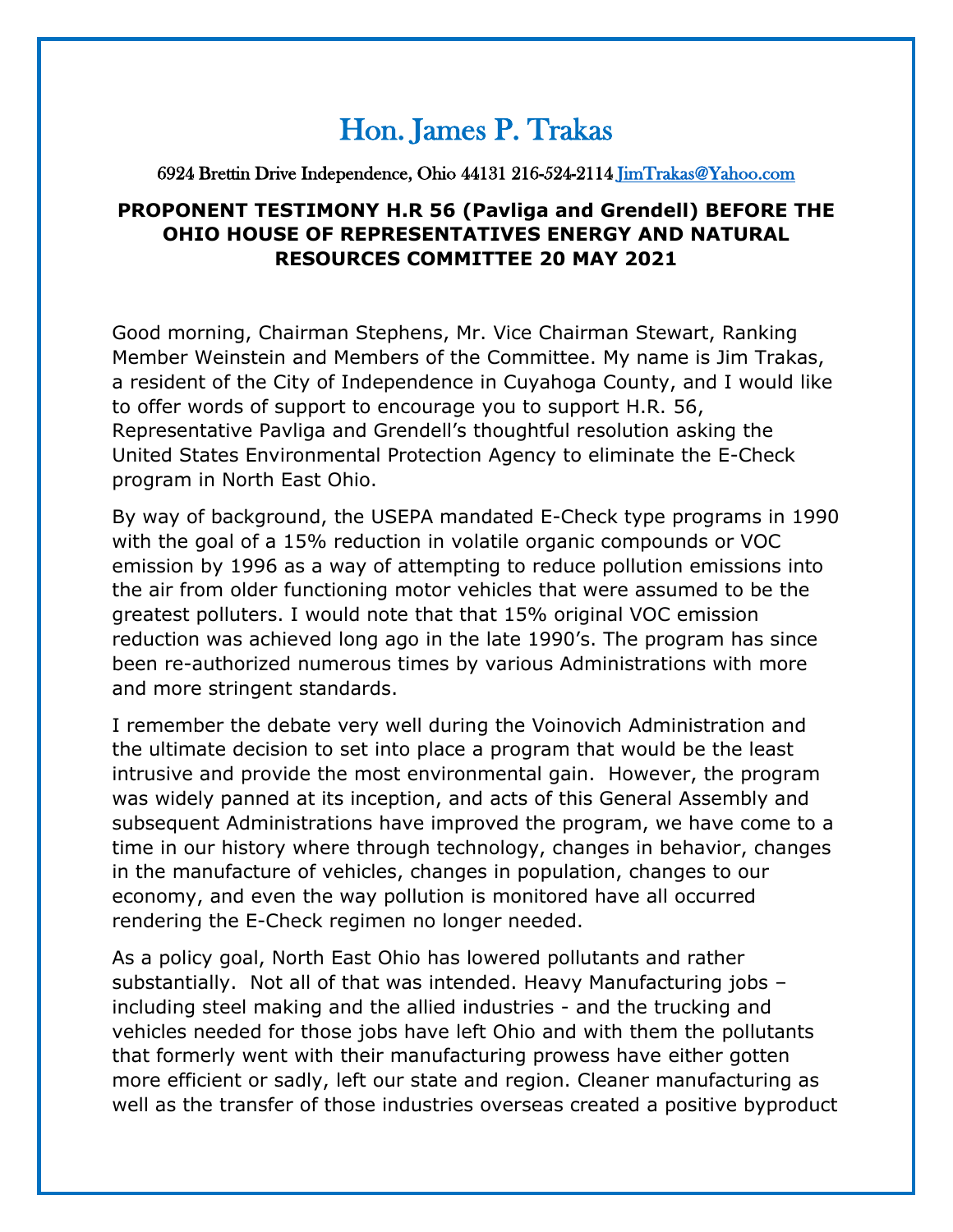was that pollutants have been diminished as well, cleaning up the environment in parts of our state.

Certainly, losing heavy manufacturing was not the intent of Ohio policy makers to have a positive effect, but the shifts in the amount of traffic and emissions associated with heavy industry have had the lone benefit of providing for a cleaner environment, not imagined in 1990 when E-Check was instituted.

When I was elected to this House in 1998, 28% of Ohioans worked in manufacturing. Today that number is 13%. A list of the top 10 manufacturers in Ohio in 1998 included 5 of 10 in manufacturing. Today, not a single manufacturing concern is in the Top 10 of employers.

Also in 1996, were vehicles manufactured before the catalytic converter and higher efficiency standards were on the road. I would ask you, when was the last time you saw a 1974 Grand Torino getting 13 MPH on the road and blowing smoke out of its exhaust? When E-Check first started, there were tens of thousands. I have not seen one in a dozen years. The point of this anecdote is that the purpose of the E-Check program was to identify heavy polluting vehicles and make them more energy efficient. That succeeded, and now there just are not many heavy polluting vehicles on the road, so why are we going through this obsolete exercise?

Another positive technology related development since 1996 is the shifts in emissions associated with Ohio's energy industry. Cleaner burning coal, cleaner burning natural gas, wind, solar, and clean burning nuclear power has also contributed greatly to environmental victories that are producing less pollutants into the environment than in 1990.

What else has shifted since 1996? Population and work habits of the people of Ohio. The large counties in North East Ohio who are subject to the E-Check; Cuyahoga; Geauga; Lake; Lorain; Medina; Portage; and Summit have either lost population and or are not growing as an aggregate as fast as other counties in Ohio as they were in 1990 when E-Check was instituted. As a result, these demographic shifts have caused for less proportionate driving for less people than was envisioned in 1990.

By 1996, vehicles were just starting to become more efficient with less emissions. Today, changes made by the automotive manufacturers either voluntarily or involuntarily, have made for much less emissions than during the Voinovich Administration.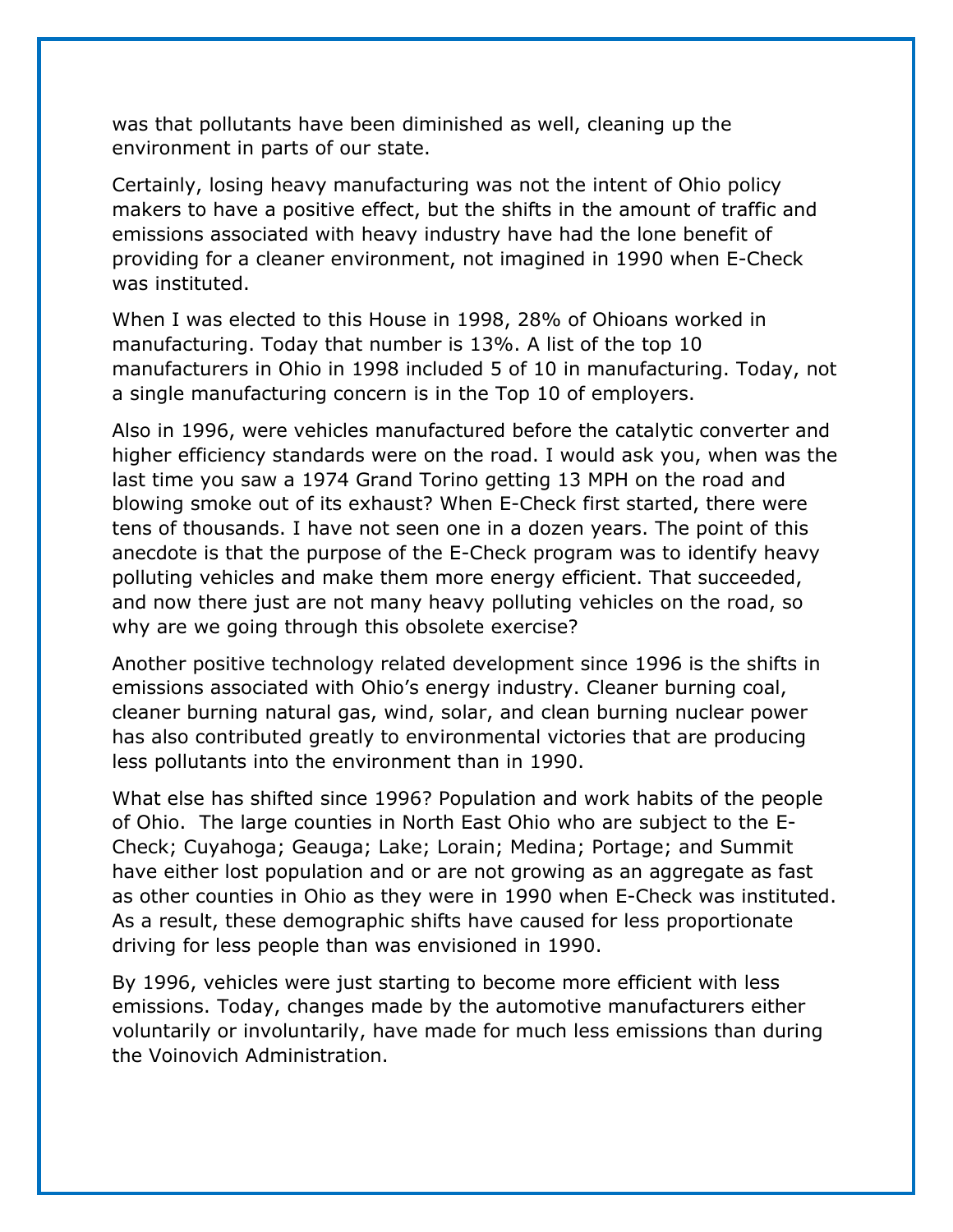Something that you may not know is that the National Weather Service moved its Cleveland office from Cleveland-Hopkins Airport to the Village of Brooklyn Hts.in 2019. One of the reasons for this is that they realized that weather predictions were skewed because of the amount of asphalt and heat at the airport, throwing off important weather and environmental data. In its move to Brooklyn Hts., a small village outside of Cleveland, the National Weather Service expects more accurate weather reporting.

Why is this relevant to the discussion? The same goes for emissions. The EPA uses very busy highways at peak times to measure emissions. It monitored traffic outside of the former Cleveland Stadium after Browns games in the 1990's and used those results to conclude that E-Check was necessary. It has long been held that the manner in which the EPA monitors emission pollutants for vehicles tells the absolute most extreme cases, skewing the data to the most extreme traffic conditions, not normal traffic conditions. I used to work in downtown Cleveland in 1996, and I assure you that traffic patterns are substantially different. The 12-mile commute from my home to the city center at rush hour would usually take 45 minutes and sometimes one hour. Today, it is never more than one half hour, and in the pandemic, about 15 minutes. I am not alone, millions of other commuters have seen changes in these patterns, which has resulted in dramatically reduced emissions.

- Nationally, the EPA reports the following:
- Carbon Monoxide (CO) 8-Hour, down 74% since 1990
- Lead (Pb) 3-Month Average, down 82% (from 2010)
- Nitrogen Dioxide (NO<sub>2</sub>) Annual, down 57% since 1990
- Nitrogen Dioxide ( $NO<sub>2</sub>$ ) 1-Hour, down 50% since 1990
- $\bullet$  Ozone (O<sub>3</sub>) 8-Hour, down 21% since 1990
- Particulate Matter 10 microns (PM $_{10}$ ) 24-Hour, down 26% since 1990
- Particulate Matter 2.5 microns (PM $_{2.5}$ ) Annual, down 39% (from 2000)
- Particulate Matter 2.5 microns (PM2.5) 24-Hour, down 34% (from 2000)
- Sulfur Dioxide  $(SO_2)$  1-Hour, down 89% since 1990.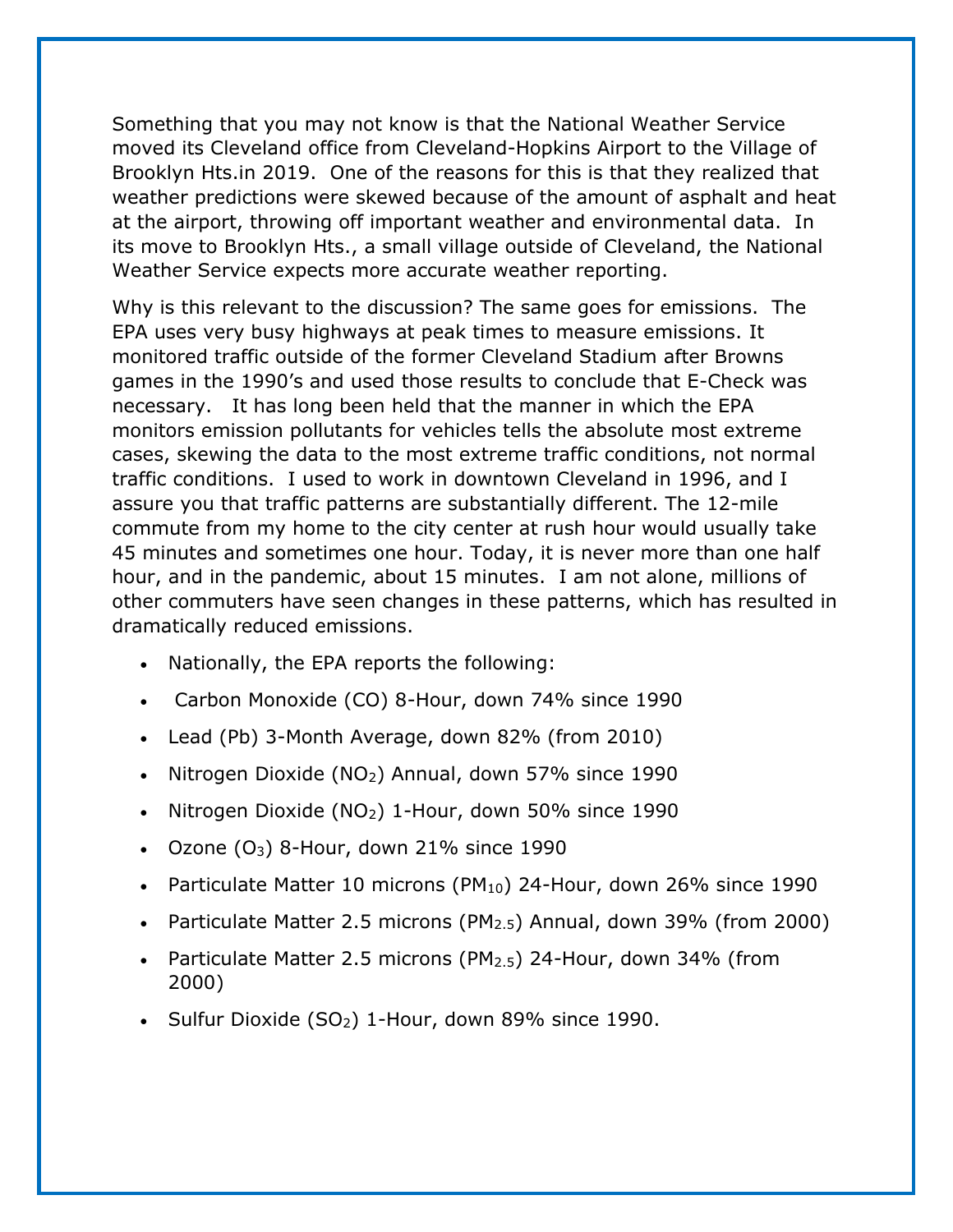The air is cleaner, represents less health hazards, and the point of H.R. 56 is to keep up with the times. The needs of our environment in 1996 are much different than the needs of today. Important progress has been made and quite simply for all the reasons identified, the E-Check program that was put in place to help drive down pollutants into the atmosphere played at most a minor role in so doing, and that role has now concluded.

As policy makers, the focus on continuing to reduce pollution continue. The actual causes of the reduction in pollutants are either better technologies, nationwide mandates that have driven better technology, policies put into place by you as valued decision makers for Ohioans, but very little any more has older vehicles have the impact that they once did on the environment. The cost benefit analysis truly does not justify the continuation of the E-Check program. It served the purpose it was intended to serve, and can now ride off into the sunset as one small tool that contributed in small ways to the reduction in pollution, but was never worth the cost and inconvenience. Quite simply other factors far outweighed the effectiveness of this program.

H.R. 56 reflects the reality of four decades of environmental protection. At some point in time every program has to be evaluated for effectiveness, and reach their logical life. E-Check has done its job and can now be shelved. Just as we don't need ration cards because WWII ended, we don't need duck and cover drills in schools as the Soviet Union rests on the ash heap of history, just as we do not need didn't need to keep paying the telephone tax to fund the Spanish American War, that finally got eliminated just a few years ago, the same holds true for E-Check. It was a program that has a modest at best contribution to the environmental successes of the last several decades, and is now simply overstaying its welcome.

While you have improved E-Check over the years, just a few of you on this august panel have had to endure the pain in the neck that is E-Check. It costs the state money, it inconveniences citizens, it adds a layer of obligation that makes the easy process to renew more difficult. It has outlasted its usefulness and H.R. 56 will go a long way to end this program whose usefulness has come to an end.

Nobody is suggesting a return to leaded gas and no catalytic converters. We will continue to improve our environment, we will continue to improve the lives and health of the people of Ohio, we will continue to make strides towards a cleaner Ohio, and E-Check's existence is not needed to achieve these goals. It has lived its useful life and now is no longer needed. I thank you for your time and attention and ask for your support for H.B. 56.